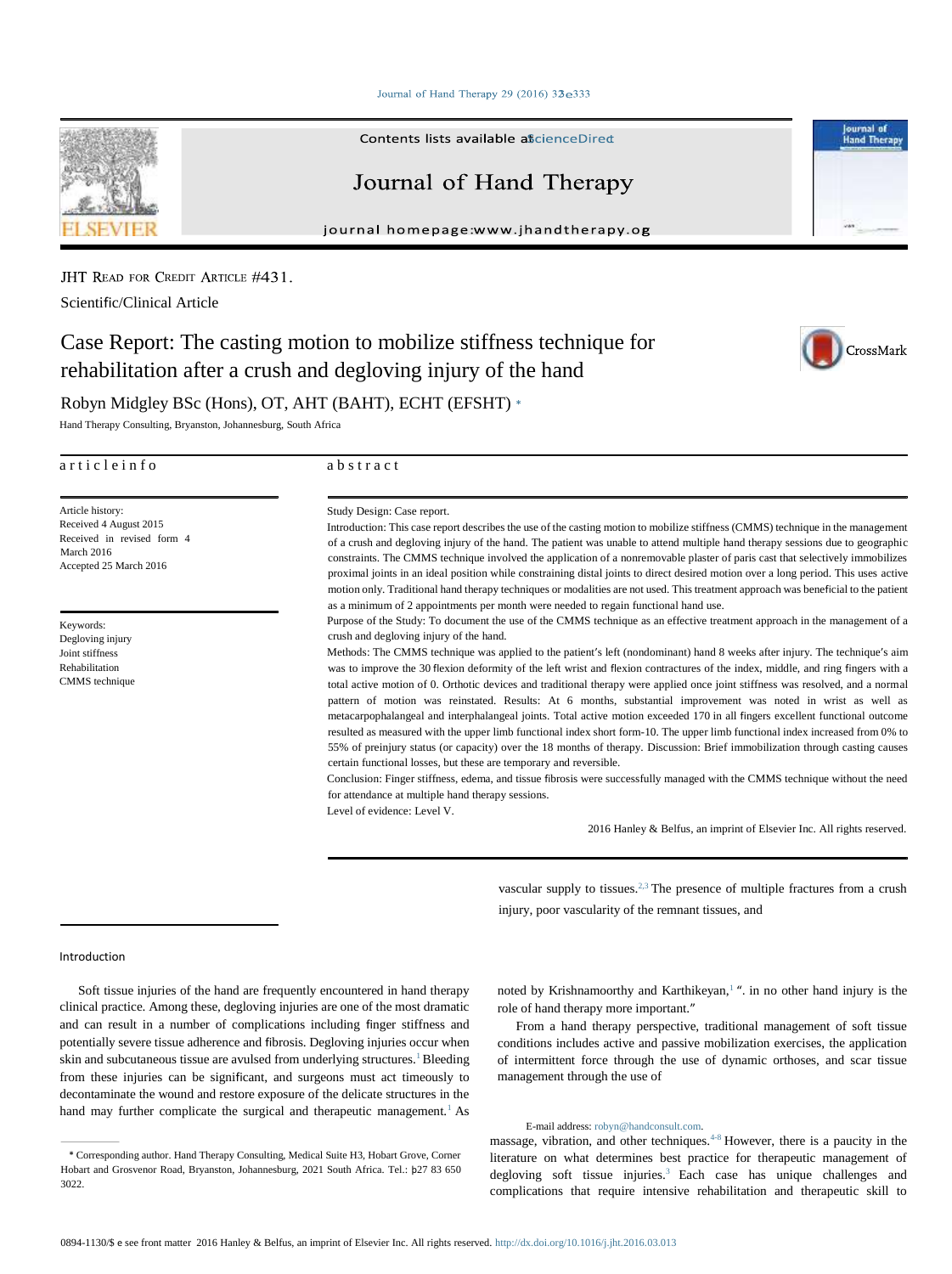minimize debilitating functional loss. Complications such as excessive inflammation, infection, pain, hematoma, delayed wound healing, complex regional pain syndrome, development of proximal interphalangeal joint (PIPJ) and distal interphalangeal joint (DIPJ) contractures, and scar contracture could occur and may all contribute to digital stiffness leading to poor functional outcomes.

Overly aggressive therapeutic regimens employed by therapists may contribute to poorer immediate results as mechanical stress can increase soft tissue flare-up and damage an already compromised lymphatic system the consequences can include persistent edema, increased fibrosis, and low-grade chronic inflammation.<sup>9</sup> These complications ultimately result in joint tightness, which prevents normal synergistic motion that can deprive the sensory motor cortex of joint motion feedback. Over time, repatterning of the sensory motor cortex occurs, and the development of a new abnormal pattern of motion is established. These complications are interdependent and need to be managed simultaneously to restore

# functional hand use.<sup>9</sup>

It is recognized that appropriate stress application to injured soft tissues can effect permanent change in the periarticular structures and surrounding musculature, thereby improving joint stiffness and function.<sup>10</sup> Optimal plastic deformation occurs through the application of low-load prolonged stress over prolonged periods. The specially designed casting motion to mobilize stiffness (CMMS) technique is one way the desired stress can be applied, and normal motion patterns regained.

The CMMS technique, developed by Colditz<sup>11</sup> over a number of years, was first published in 2002. It involves the use of a comfortable nonremovable plaster of paris (POP) cast that selectively immobilizes proximal joints in an ideal position while constraining distal joints so they move in a desired direction and range over longer periods. The technique contradicts traditional treatment methods as no passive motion, modality, or manual treatment is applied. Temporary loss of motion in the constrained joints occurs, whereas gains are made in the unconstrained joints. The constrained motion into either the desired intrinsic minus or the intrinsic plus position within the cast, depending on which movement pattern previously dominated digital flexion, facilitates the development of a new movement pattern and motor cortex repatterning, while simultaneously mobilizing adherent tissue and reducing edema.<sup>9</sup>

The benefits of focusing on dynamic soft tissue remodeling, rather than applying force, are well recognised.<sup>12</sup> The CMMS advantage is that the cast prevents excessive mechanical stress to the affected tissue, yet also allows for appropriate prolonged stress. This accommodates the physiological limits of the operated tissue to be applied through active motion only. A reduction in collagen cross-linking is consequently facilitated, which enables an elastic tissue response. Edema and fibrosis are reduced through a combination of tissue compression by the hardened static cast and skin motion created by digital flexion, which provides concurrent physical stimulation of superficial lymphatics. Scar healing results from prolonged low-load positive force that facilitates tissue elongation and influences scar remodeling.<sup>13</sup> Furthermore, scar healing is advanced through cast pressure and warmth, which reduces scar adherence.<sup>9</sup>

The unique properties of POP enable intimate material conformation with the scar tissue. This reduces both the possibility of developing pressure areas and the cast to skin sheer force.<sup>11</sup> Prolonged cast positioning results in permanent tissue length changes due to collagen fiber realignment. This is unlike the temporary elastic tissue response that occurs with removable orthoses. In addition, motor cortex repatterning occurs in a consistent and effective manner. Multiple treatment sessions are consequently unnecessary as traditional therapeutic techniques are not applied and patients' mobilize their joints actively within the cast until joint stiffness improves before scheduling a follow-up consultation.

After motion has been restored by a brief casting period, the intermittent use of orthoses and mobilization can maintain improvements in active range of motion (AROM). Without the initial casting step, the same mobility gains and permanent tissue changes may either not occur or take substantially longer to be achieved.

# Purpose of the study

This case report aims to document the effective use of the CMMS technique in the management of a crush and degloving injury of the hand on a patient who was unable to attend multiple hand therapy sessions due to geographic isolation. The International Classification of Diseases, Tenth Revision injury codes include S61.8 (open wound of other parts of wrist and hand) and V38.09 (occupant of 3wheeled motor vehicle injured in noncollision transport accident, driver, nontraffic accident, and during unspecified activity).

# Methods

# The patient and injury

The 44-year-old male patient was systemically and psychologically healthy with no known risk factors that influence circulation and healing. The patient worked as a self-employed electrician and is right-hand dominant. He sustained a traumatic injury of the left upper extremity when an off-road vehicle that he was driving overturned. He sustained a crush and partial degloving injury of the left hand where the skin of the palmar and dorsal aspect of the hand was avulsed. The left shoulder was dislocated. There were fractures to the base of metacarpals 2-4, the base of the proximal phalanx of the thumb, and ulnar styloid process. The dislocated shoulder was manually reduced in theater, and the metacarpal fractures were fixated with K-wires. The orthopedic surgeon debrided and expertly replaced the degloved tissue; however, postoperative venous congestion resulted in the loss of the tissue and skin (Fig. 1). The patient was then referred to a plastic and reconstructive surgeon who debrided the wound and performed a free tissue transfer using an anterolateral thigh (ALT) flap to cover the defect (Fig. 2). The free tissue transfer provided cover for the exposed tendons, soft tissue, and neuromuscular structures. An ALT flap permits more supple and pliable soft tissue cover when compared with skin grafts and facilitates the performance of secondary procedures such as tendon transfers and scar releases. A dermal substitute (Fig. 2) was used over the thumb where no vital structures were exposed. Dermal substitutes provide a framework for blood vessels and dermal skin cells to remodel damaged skin, thereby facilitating adequate donor site recovery.<sup>14</sup>A split skin graft was performed 21 days after the dermal substitute application (Fig. 2). The primary rehabilitation concerns were that the patient lived 2.5 hours' drive from the nearest hand therapy center and would be unable to attend weekly hand therapy. In addition, he would be unable to return to work as an electrician or assist his wife with family and home duties including care of their young child.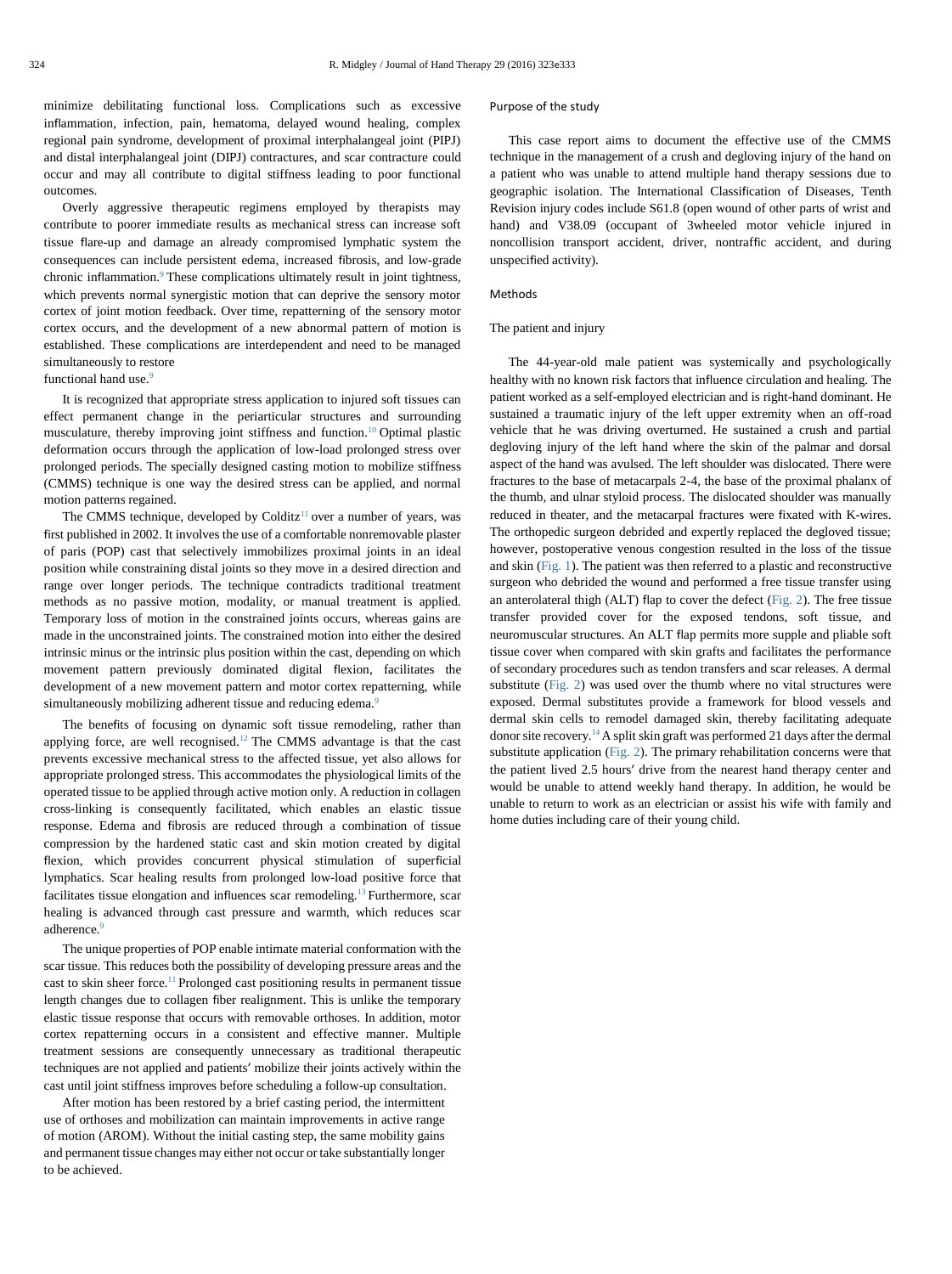# Clinical assessment

The patient was referred for hand therapy once discharged from hospital 8 weeks after the initial injury and received no hand therapy while hospitalized. He presented with a swollen hand with multiple joint stiffness, an insensate ALT flap, and altered sensation from nerve damage resulting in an 85% functional impairment of the left upper extremitydcalculated from the Biometrics E-Link Upper Extremity Impairment Software (ICSW) using the

# Motor and sensory nerve function

A traction injury (axonotmesis) of the median and ulnar nerves was sustained at the wrist, affecting both motor and sensory nerve functions. Nerve conduction studies were not performed; therefore, SemmeseWeinstein monofilament examination was used to assess sensory loss. Normal sensation threshold is 2.81. Testing of motor nerve function was constrained by the soft tissue injury and limitations; however, the motor status of each nerve is described.



Fig. 1. Venous congestion after degloving injury.

American Medical Association guides to the evaluation of permanent impairment (revised fourth and fifth editions). Radial nerve. Normal sensation was present over the radial nerve dermatomes of the thumb, index, and middle fingers. Diminished light touch (3.22-3.61) was



ALT

DS

Fig. 2. Anterolateral thigh (ALT) flap, dermal substitute (DS), and split skin graft (SSG) surgical procedures.

SSG

# Cosmesis

An ALT flap was present on the volar aspect of the forearm and hand. Trophic changes of the skin had occurred, and the scars were immature, red, flat, and immobile. The thumb split skin graft had healed adequately (Fig. 2).

#### Range of motion

AROM and passive ROM were assessed using standard goniometers. The patient presented initially with a 30 fixed flexion deformity of the left wrist and flexion contractures of the index, middle, ring, and little fingers (Fig. 3) with a total active motion (TAM) of 0 (Fig. 4). Passive ROM of the fingers was <10 due to the development of joint contractures from prolonged immobilization. The wrist could be passively extended from 30 to 20 flexion.

present on the dorsum of the fifth metacarpal. Absent sensation was present over the dorsum of the little finger. The motor status of the nerve was diminished innervation to the extensor pollicus longus, abductor pollicus brevis, and abductor pollicus longus muscles with grade 3 muscle strength in all 3 muscles.

Median nerve. Diminished light touch (3.22-3.61) was present in the index finger and radial aspect of the middle finger. Diminished protective sensation (3.84- 4.31) was present in the thumb and ring fingers. Loss of protective sensation (4.56-6.65) was present in the volar aspect of the thumb over the thenar eminence. The motor status of the nerve was diminished innervation to the flexor pollicus brevis and abductor pollicus brevis muscles with a grade 3 muscle strength in each muscle.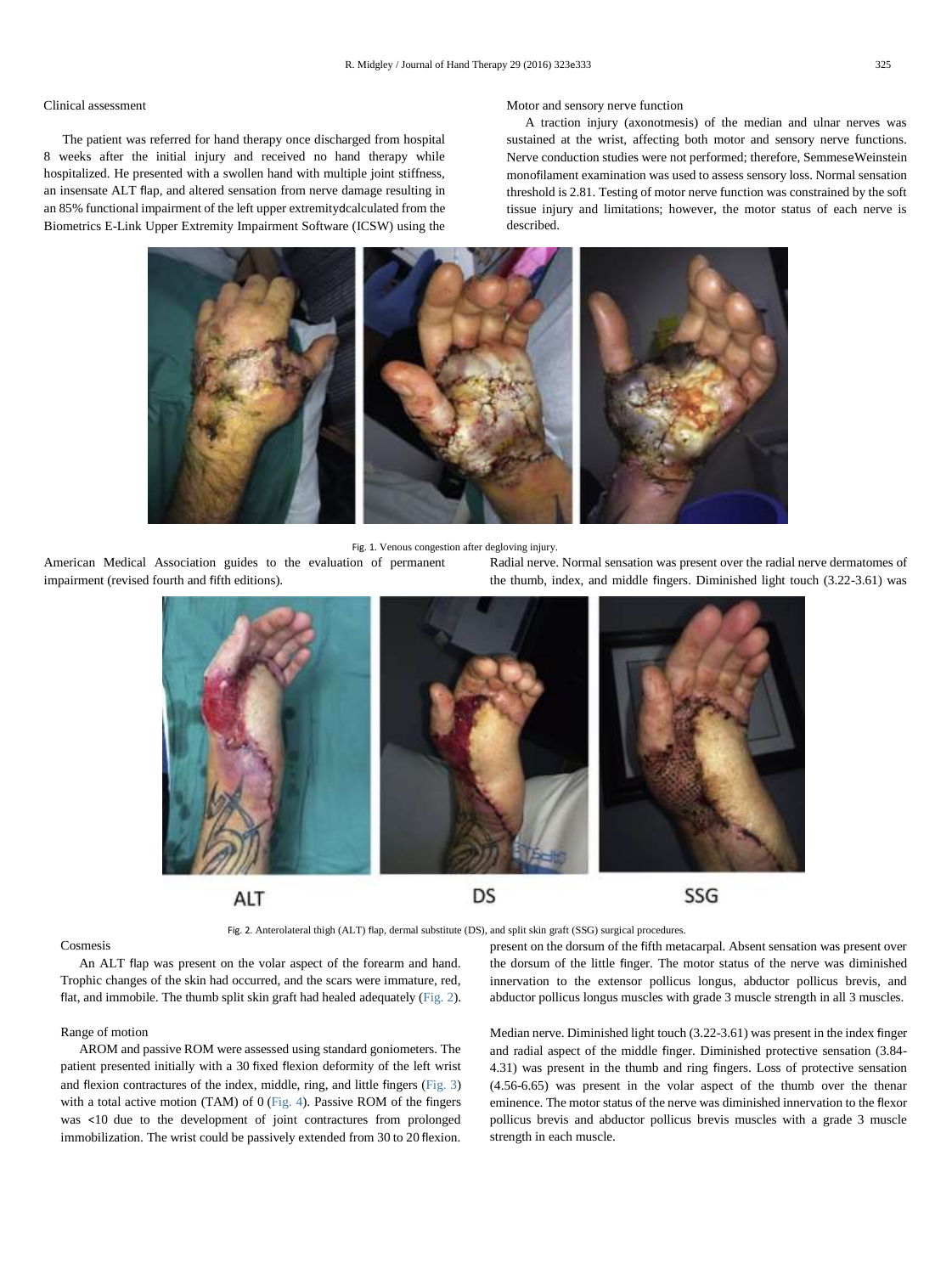

interphalangeal; DIPFig. 3. Fingerfinger; LFflexion contractures. MCP¼ littledistal interphalangeal; IF¼ metacarpophalangeal; PIPindex finger; MF ¼ middle¼ proximalfinger;

| RF % ring |  | finger. |  |
|-----------|--|---------|--|
|-----------|--|---------|--|

Ulnar nerve. A low ulnar nerve injury had occurred with damage to the motor and sensory branches. Diminished protective sensation (3.84-4.31) was present in the little finger. There was no sensation over the expanse of the ALT flap. The motor status of the nerve was absent innervation to the palmar and dorsal interossei muscles, flexor digiti minimi, abductor digit minimi, and adductor pollicis with grade 0 muscle strength in all 3 muscles.

#### Pain

The 10-point verbal rating scale (VRS; 0 ¼ no pain and 10 ¼ extreme pain) was used to assess subjective pain intensity in the left hand. The VRS has been shown to correlate with the visual analog scale  $(VAS)$ .<sup>15</sup> During weeks 1-8 postinjury, the patient described severe pain (VRS ¼ 9 of 10) and was medicated accordingly. He described developing a high pain tolerance and accommodated to this pain. As hand therapy was initiated and his fingers mobilized, pain reduced and ranged from VRS ¼ 0 (none) at rest to VRS ¼ 4 with movement of the left forearm and hand throughout the application of the CMMS technique.

#### Functional ability

Upper limb function and impairment after an injury were assessed by using patient-reported outcome measures that assessed activity and participation to determine functional impairment of the upper limb.<sup>16</sup> The original upper limb functional



Fig. 4. Total active motion. IF 1/4 index finger; MF 1/4 middle finger; RF 1/4 ring finger; finger. ¼ little

index (ULFI) was published in 2006 with a dichotomous response option<sup>16</sup> and later modified to a 3-point response that resolved clinimetric limitations surrounding psychometric properties and

improved practicality.<sup>17</sup>

The 10-item short form of the ULFI, the ULFI-10, was developed after the ULFI-3-point response assessment to further enhance practical properties by reducing patient and therapist burden through ease of administration, scoring, and missing responses. The

3-point response option also reduced potential item redundancy.<sup>18</sup>

The ULFI-10 contains 10 items within 2 broad constructs, assessment of health-related quality of life, and upper extremity dysfunction, represented through a single summated score on a 0%100% scale. It has confirmed psychometric properties of a singlefactor structure, reliability, validity, and responsiveness.<sup>18</sup> The ULFI-10 raw scores range from 0 to 10 and are converted to a 0%100% scale, where the lowest score (0%) indicates total functional limitation and the highest score (100%) indicates maximum function or preinjury status. This reflects the individual's overall capacity and status as measure of ability rather than disability. An optional 5-item patientspecific index (PSI) section is present to interpret qualitative information, and a further 10-point numerical rating scale of global function (NRS-GF) concurrently assesses overall status. Both these scales are also scored as status or ability scale with the maximum being the preinjury or normal level.

#### Work performance

The patient is an electrician and owns a large company. His roles include administrative work, traveling, as well as manual and supervisory duties. Administrative tasks comprise 50% of his work duties and could be performed with 1 hand but took longer to complete. Manual tasks comprise 10% of his work duties and demanded a high degree of fine co-ordinated movement and dexterity of the fingers of the left hand. An assistant was needed for intricate work that involved fine coordinated movements such as wiring of distribution boards and control panels. The patient spent 20% of his time traveling/driving and was able to drive independently.

#### Hand therapy treatment plan

#### Treatment approach

Significant trauma to the soft tissue, muscles, bone, nerves, and vasculature of the hand resulted in the need for 8 weeks of immobilization to allow for postoperative healing to occur. During this prolonged immobilization, chronic edema and fibrosis with extensive tissue adherence developed with resultant multiple fixed flexion deformities of the wrist and digits with a TAM of 0 (Fig. 4). Prolonged immobilization and diminished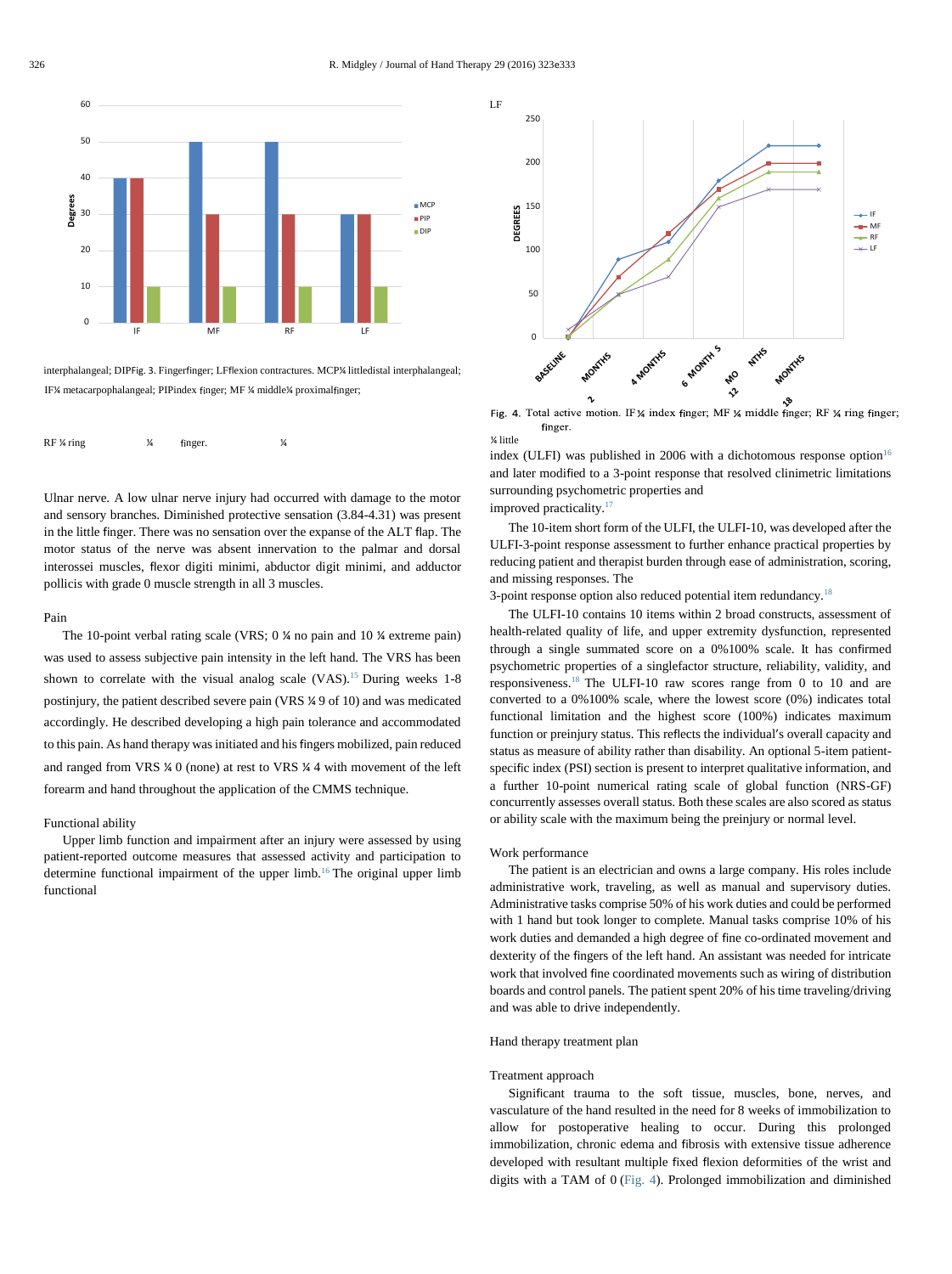protective sensation in the median and ulnar dermatomes contributed to the development of sensory motor cortex deprivation as movement and functional use was not possible. The patient was at risk of developing an abnormal pattern of motion once he began to move because as movement in the stiff joints was regained, the patient would most likely exhibit movement in a dysfunctional pattern.

The geographic isolation required a cost-effective approach that would ensure full functional recovery without frequent therapy sessions. Manual passive ROM techniques combined with innovative mobilization orthotics<sup>19</sup> would not be suitable. The positive responses gained during intermittent therapy sessions could not be maintained because many hours of tissue elongation are needed to effect permanent tissue change.<sup>11</sup> Furthermore, there is no proven correlation between the application of passive motion and increased AROM in the chronically stiff hand.<sup>9</sup>

Regaining motion is known to be both a complex mechanical and cerebral

sensibility from the nerve injuries (see Fig. 5, Gantt chart, for the surgical procedures and treatment summary).

# Cast design

The CMMS cast design is determined by the location of joint tightness and pattern of motion.<sup>9</sup> The position of the wrist is important as it must be actively extended and stabilized during digital flexion as this allows the flexor muscles to attain maximum functional length, permitting full finger flexion.<sup>20</sup> In the presence of a wrist flexion deformity, serial casting is necessary to restore wrist extension. This was achieved with the first 2 casts.

Initially, this patient had limitations in both flexion and extension of the metacarpophalangeal joint (MCPJ), PIPJ, and DIPJ. Mobilization of the PIPJ and DIPJ by initiating digital flexion with flexor digitorum profundus (FDP) and then flexor digitorum superficialis (FDS) into a hook fist position was prioritized over regaining MCPJ mobility as this encourages a normal pattern



#### Fig. 5. Gantt chart.

challenge. The CMMS technique was considered the most appropriate method as it simultaneously addressed the problems of edema, fibrosis, extensive tissue adherence, and multiple joint stiffness. This was achieved through the application of a positive prolonged stress to the tissues while promoting normal sensory motor cortex repatterning, whereby finger flexion is initiated with the extrinsic finger flexors into an intrinsic plus position. This would occur by altering collagen cross linking, reducing tissue resistance, and subsequently mobilizing the stiff joints.<sup>9</sup>

The CMMS technique was initiated 8 weeks postsurgery and is referred to as baseline (Fig. 4). Care was taken not to apply the cast too tightly to avoid the development of a pressure injury, especially in the presence of diminished of motion. This was achieved by positioning the MCPJs in maximum extension, which provides the optimal mechanical advantage for PIPJ mobility in both directions.<sup>9</sup>Maximum MCPJ extension was limited by ALT flap scarring at the base of the middle finger, which created a 50 flexion deformity of the MCPJ, which could not be corrected. Once interphalangeal (IP) motion improved and extrinsic flexor excursion was re-established, MCPJ mobility was prioritized by changing the cast design.

A nonremovable circumferential POP cast was applied to the forearm and hand positioning the wrist in maximum extension and the MPJs in maximum extension (Fig. 6, cast 1). This cast design is referred to as an intrinsic minus cast. The selective immobilization of the proximal joints, although constraining distal joints, facilitates the desired active motion of the digits actively over a long period.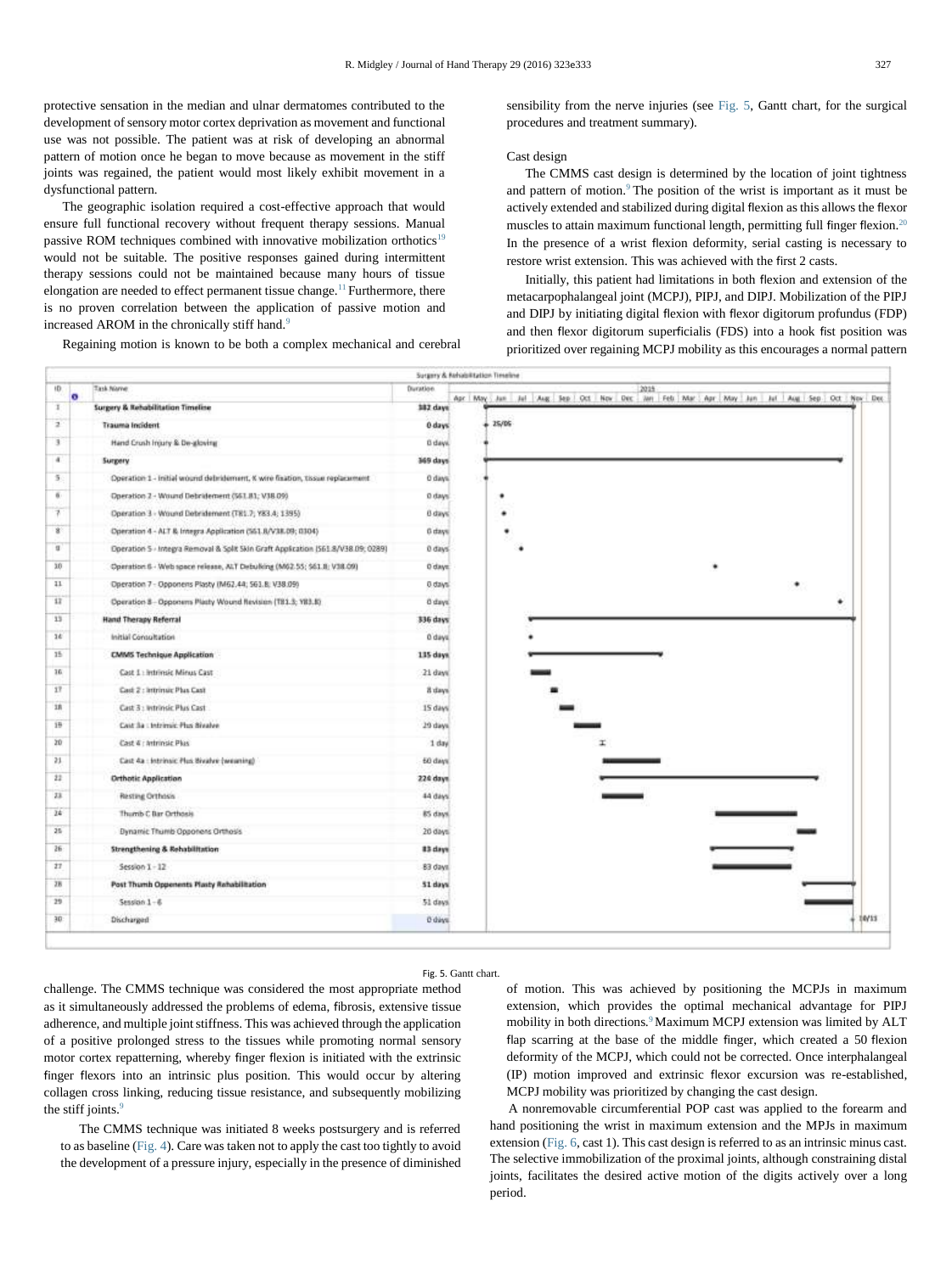Digital motion was poor as the FDP and FDS tendons could not glide across the stiff PIPJ and DIPJ. Normal digital flexion begins with the initiation of the FDP. This motion can be encouraged by placing a dorsal hood onto the cast that positions the DIPJs in relatively greater flexion than the PIPJs to facilitate initiation of flexion with the profundus muscle. Furthermore, the hood of the cast provides proprioceptive feedback to the fingers to initiate digital flexion at the DIPJ followed by the PIPJ. Flexion contractures of the PIPJs are avoided if care is taken to ensure that joint motion is facilitated in both directions.<sup>9</sup>

This initial cast design was worn for 4 weeks until full IP joint flexion could be achieved with the MCPJs in maximum extension.

Due to the presence of trauma to the dorsum of the hand and the subsequent development of tissue adherence, a second cast design was needed to resolve stiffness of the MPJs. This design involved placing the wrist in maximum passive extension (neutral) with a dorsal hood over the proximal phalanges that positions the MPJs in maximum passive flexion. This cast is referred to as an intrinsic plus cast (Fig. 5, cast 2). Cast 2 permitted full active motion of the PIPJs and DIPJs while encouraging active MCPJ flexion away from the hood (Fig. 7).

After 8 days, MCPJ flexion had improved significantly, and a third cast was needed that positioned the MCPJs in greater flexion but not at end range (Fig. 5, cast 3). Cast 3 was worn for 15 days before it was bivalved to be removable and enable personal care activities (Fig. 5, cast 3a). After MCPJ flexion improvements, a final cast was applied that positioned the MCPJs in greater flexion to achieve the final degrees of motion (Fig. 5, cast 4). This cast was bivalved 1 day later (Fig. 5, cast 4a) and worn intermittently for 60 days during the weaning phase of treatment to maintain improvements made in MCPJ flexion.

# Cast exercises

In order for the motor cortex to learn a new pattern of motion and for longterm repatterning of the sensory motor cortex to be achieved and maintained, repeated digital motion in the desired pattern within the cast is needed over a prolonged period.<sup>9,11</sup>

The exercises included mobilizing the fingers actively and frequently into a hook fist within the intrinsic minus cast with regular rest periods and into a full fist within the intrinsic plus cast. The repeated cyclical motion of the fingers assists to reduce joint stiffness and restore a balanced pattern of motion in both the operated and nonoperated digits. The cast was reviewed and changed by the occupational therapist once ROM goals had been achieved.

The cast duration depends on 2 factors: the time required for new normal movement to be repatterned within the motor cortex and the time required for tight intrinsic muscles to reach their maximum length.<sup>9</sup> Cast weaning began when ROM goals had been achieved. The patient wore a bivalve cast intermittently during the day and reduced time spent in the bivalve cast over a 2-week period. The patient had to demonstrate the new desired pattern of motion within the cast for approximately 2 weeks and spontaneously demonstrate a normal tenodesis pattern out of the bivalve cast before its permanent removal.

# Orthotic devices

Orthotic devices were used to improve finger extension and restore the first web space during the weaning phase of rehabilitation. A resting orthosis was applied at night to improve digital extension. Once digital extension was regained, a web space C-bar orthosis was applied at night to improve the thumb web space (Fig. 8). The patient was advised to wear the orthoses at night and continue to mobilize the fingers actively within the bivalve cast during the day. A dynamic thumb opposition orthosis (Fig. 9) was provided after an opponens plasty (Fig. 5, operation 7) to restore thumb opposition. This orthosis was worn for 4 weeks.

## Therapeutic exercises

Once casting was discontinued, active and passive wrist mobilization exercises were used to improve wrist mobility. Thereafter, functional retraining and strengthening exercises, including mirror therapy, putty and resistance bands, were provided to improve functional hand use.



Fig. 6. Intrinsic minus cast.

# Data collection

A standard goniometer was used to assess the affected digits AROM and recorded before, during, and after cast application. In addition, the pattern of active digital flexion was observed. Objective means of quantifying changes in movement patterns or soft tissue do not currently exist. Direct palpation is the only means of demonstrating the quality of soft tissue change.<sup>9</sup> Digital photography and video recording were used to assure that observations were accurately recorded.

#### Surgical procedures

The patient underwent 8 operations and was referred to hand therapy after the fifth operation. A web space release, opponens plasty and opponens plasty revision, was performed at 10, 16, and 18 months, respectively. The Gantt chart (Fig. 5) provides details of each operation.

The opponens plasty revision (operation 8) was required due to poor wound healing at the insertion of the FDS at the proximal phalanx of the thumb. The FDS was inserted more distally, and a split skin graft was applied to the defect. The revision surgery was successful.

# Results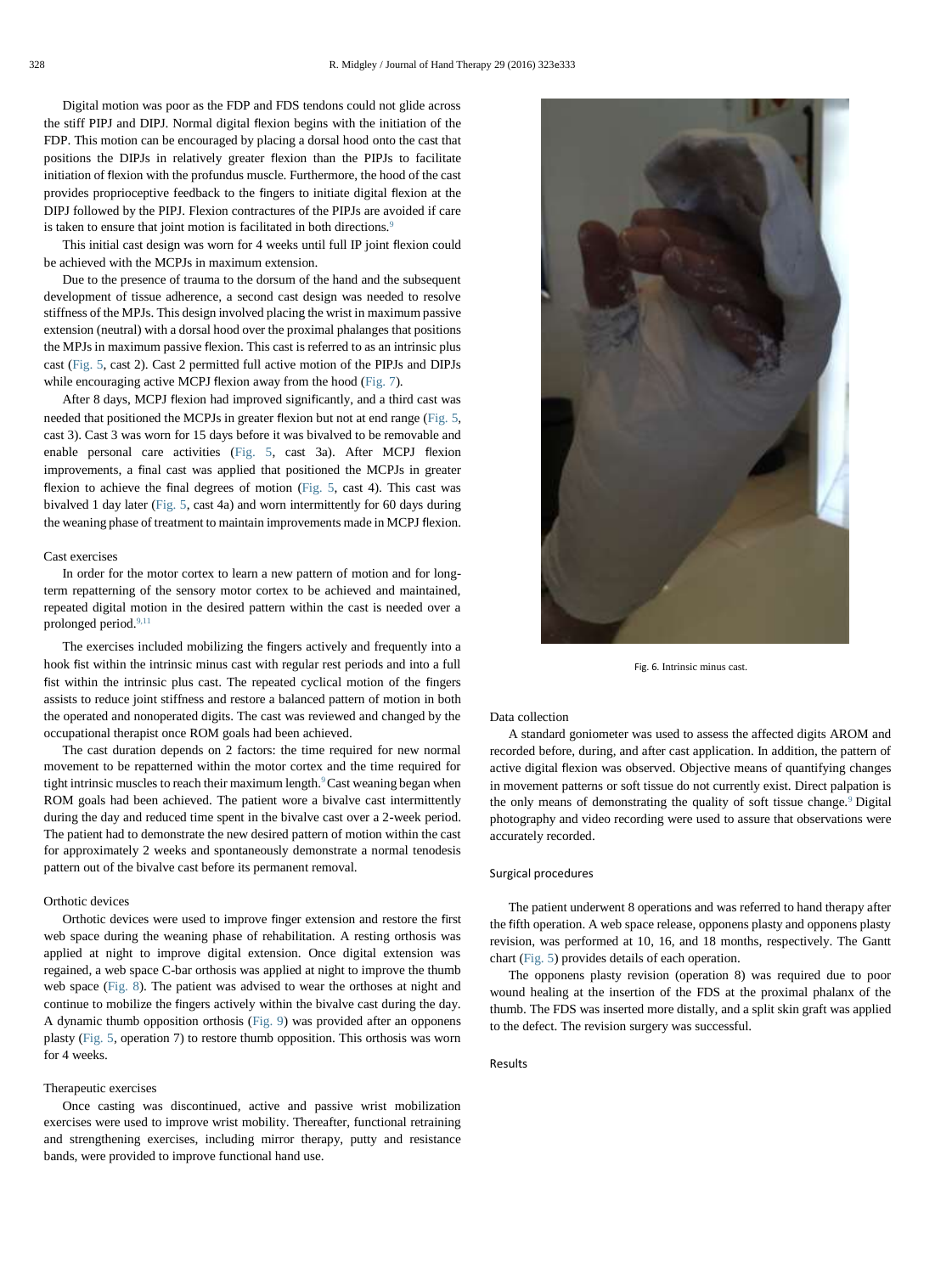The patient attended 38 hand therapy sessions over 18 months (average ¼ 2.16 sessions per month). Functional improvements have been reported up until 18 months to demonstrate the effectiveness of the CMMS technique in activities without feeling self-conscious. The ALT flap was debulked 8 months after the injury, which improved the cosmetic appearance. Overall, the CMMS technique, and hand therapy plan resulted in functional



Fig. 7. Intrinsic plus cast.



**Static Finger Extension Orthosis** 



**Static Thumb C Bar Orthosis** 

Fig. 8. Orthotic devices.

maintaining AROM after additional surgical procedures. During the CMMS period, the patient did not report any difficulties with wearing the cast or implementing the exercises. The patient found it difficult to accept the disfigurement of his hand and wrist, but the cast enabled him to continue daily improvements in the wrist, the MPJs of all fingers and the thumb, and all PIPJs and DIPJs. Most changes had the largest gains within the first 6 months of treatment while casting was taking place (Fig. 10). The improvements in finger flexion (Fig. 10) and finger extension (Fig. 11) were accompanied by improved sensation in the index and middle fingers (3.22-3.61),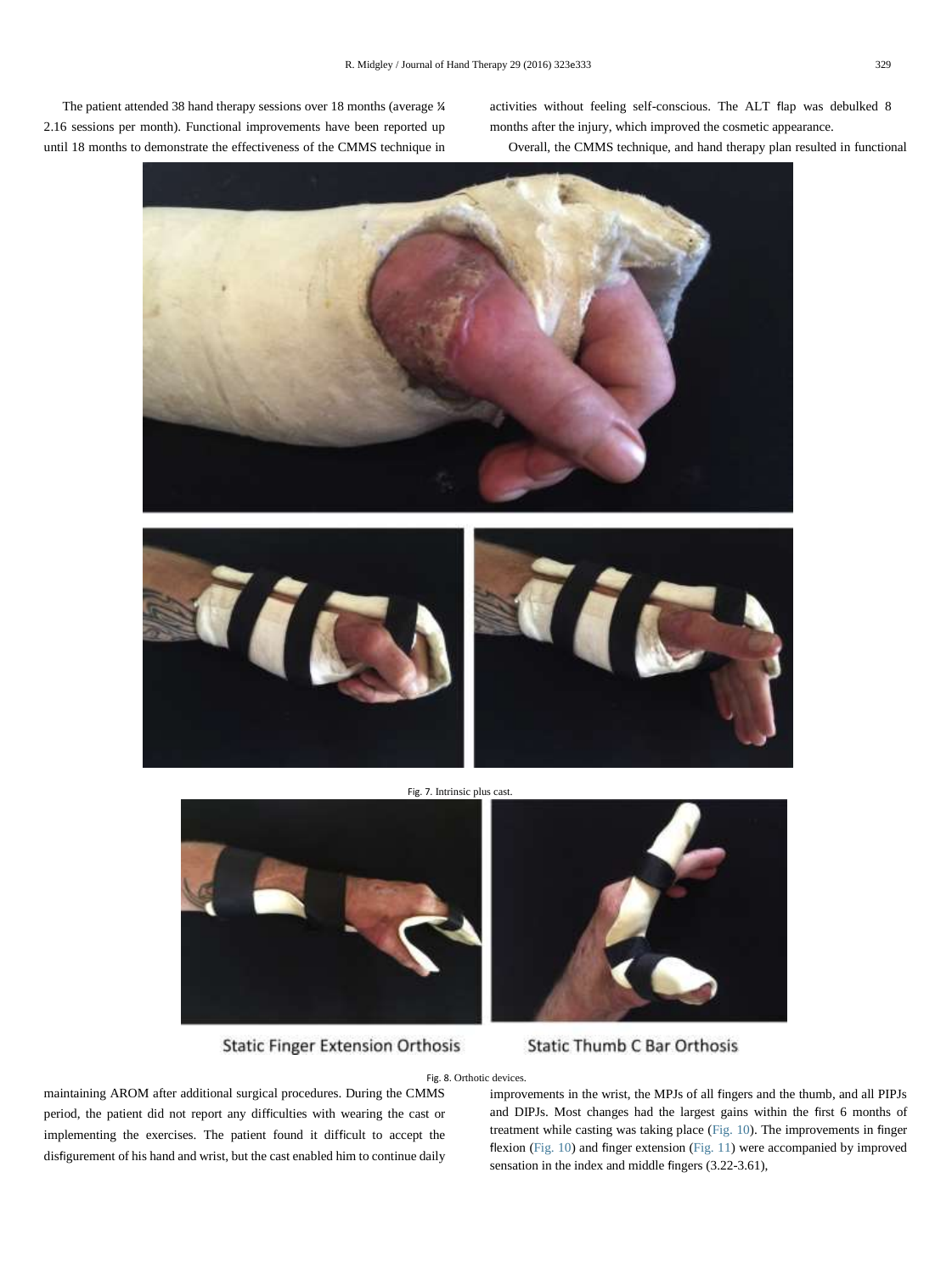

Fig. 9. Dynamic thumb opposition orthosis.

resolution of trophic skin changes, and reduced fibrosis. The opponens plasty restored adequate thumb abduction and functional thumb opposition to the middle phalanx of the middle finger. However, the limited thumb opposition and its impact on function is reflected in the NRS-GF scores, where the patient feels that he has only achieved 50% of his full functional recovery after the opponens plasty.

# Wrist ROM

The 30 flexion deformity of the wrist had resolved after the first 2 months of hand therapy, when 0 of extension was achieved. After 12 months, 20 of extension was achieved.

# MCP joints

During the first 2 months of treatment, the anticipated 20-30 loss of MPJ flexion was observed in the index and middle fingers (Fig. 12). After 12 months of treatment, flexion and extension had improved substantially in all the fingers and thumb (Figs. 10 and 11).

# IP joints

In both PIPJs and DIPJs, flexion and extension improved over the 12-month period and was maintained at 18 months (Fig. 13). Total active motion

Substantial gains were achieved in terms of TAM, with the index, middle, ring, and little fingers increasing from 0, 2, 2, and 10, respectively, at baseline to 220, 200, 190, and 170 by 12 months (Fig. 4).

# Functional ability

Functional ability of the whole person was measured using the ULFI-10, and functional impairment of the left upper extremity was assessed using the Biometrics E-Link. The ULFI-10 was completed at 3, 6, 9, 12, 15, and 18 months postinjury (Fig. 14). Functional impairment was calculated at baseline as well as 12 and 18 months after injury.

Overall, the ULFI scores increased from 0% to 55% of preinjury status (or capacity) over the 18 months of therapy. The functional impairment E-Link calculation improved from 85% at baseline to 38% at the 12-month follow-up assessment to 26% at the 18-month assessment.

At the start of hand therapy (baseline), the patient presented with a loss of intrinsic muscle bulk, ulnar nerve damage, edema, fibrosis, and multiple joint stiffness. Subsequently, he had no functional use of the hand with an ULFI-10 score of 10 of 10 and PSI of 0% function.

During the casting phase of rehabilitation (0-3 months), the focus was on facilitating a new movement pattern and motor cortex repatterning, mobilization of adherent tissue, and reducing joint stiffness. Functional retraining only was initiated once digital stiffness had resolved. During this time, the patient was only able to perform 40% of his preinjury (NRS-GF) duties by using his dominant hand only. From 3 months, functional retraining commenced. By 6 months, the ULFI-10 score improved to 8 of 10 (20% of preinjury status) and by 9 months the ULFI-10 score improved to 6 of 10 (40% of preinjury status).

At the 12-month assessment, the patient was recovering from the web space release (operation 6), and a reduction in functional ability was observed during this time. The ULFI-10 score reduced to 8 of 10 or 20% of preinjury status (Fig. 14). The NRS-GF remained at 40% of his preinjury duties between 3 and 12 months as he was unable to oppose his thumb, which was a severe functional limitation for him.



**Baseline** 

2 months

4 months



Fig. 10. Finger flexion results from the start of hand therapy (baseline).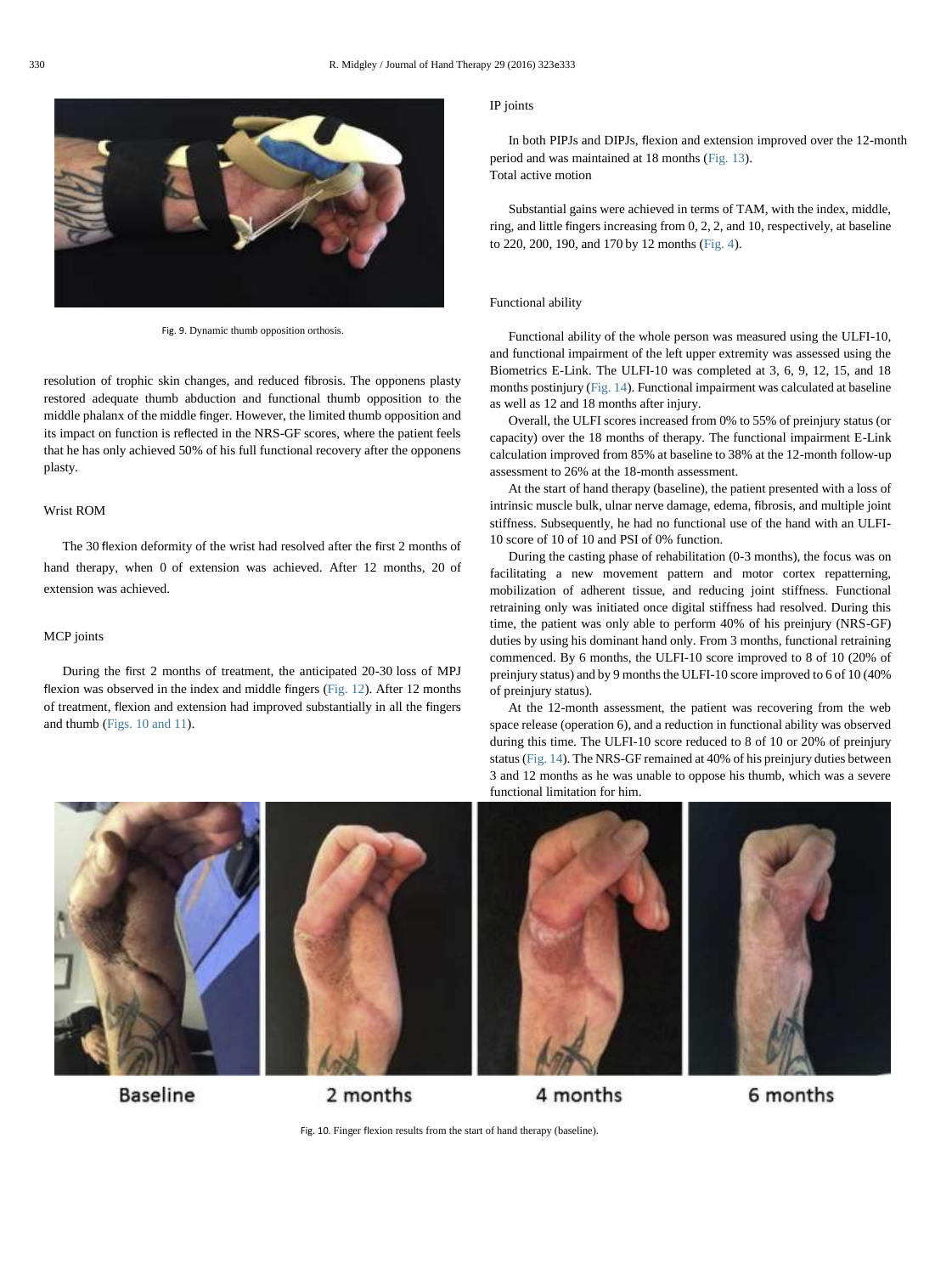#### R. Midgley / Journal of Hand Therapy 29 (2016) 323e333 331



# Initial

Final

Fig. 11. Finger extension results.

At the 18-month assessment, the patient had completed the final phase of his rehabilitation after an opponens plasty (Fig. 7, cast 3). The ULFI-10 improved to 4.5 of 10 or 55% of preinjury status. The PSI improved to 60% return of function, and the NRS-GF improved to 50% of his preinjury status.

#### Discussion

When the CMMS technique was originally described in  $2002$ ,<sup>11</sup> there were no studies comparing the effectiveness of POP casting with mobilization orthoses. In reality, opting for POP casting over the use of dynamic orthoses was probably occurring in clinical practice, but the choice was forgotten with the emergence of new materials and techniques in the use of mobilization orthoses. Today, the use of dynamic orthoses is by far the most commonly used



Fig. 12. Metacarpophalangeal joint (MCPJ) flexion results. IF ¼ index finger; MF ¼ middle finger; RF ¼ ring finger; LF ¼ little finger.

approach in managing soft tissue issues of the hand, whether traumatic or nontraumatic.

Since the description of the CMMS technique some 13 years ago, no randomized controlled trials or caseecontrol studies have been undertaken to compare casting with the use of dynamic orthoses. To the author's knowledge, there has been only 1 paper focusing on the use of CMMS technique since its description: a case series involving 4 patients after Dupuytren's fasciectomy.<sup>21</sup> These patients presented with persistent multiple joint stiffness, edema, adherent scar tissue, and a dominant intrinsic flexion pattern of motion of the hand. These complications were initially managed using traditional therapy, but the desired outcomes were not achieved, and CMMS was used after conventional treatment failed. Use of CMMS for an average of 11 weeks after traditional treatment was successful in restoring digital motion and improving scar condition.<sup>19</sup>

The negative consequences of immobilization are well known, and this has led hand therapists to avoid managing soft tissue injuries by casting with POP unless it is a last resort in restoring motion. It must be noted that these unwanted effects occur only with prolonged immobilization. Loss of motion that occurs with brief casting is in 1 direction and temporary. Both surgeons and occupational therapists are hesitant to immobilize the MPJs in extension as conventional teaching has led to a fear of limiting flexion and causing further stiffness. Ironically, patients often welcome the technique as they feel secure and comfortable within the cast and can mobilize their stiff joints effectively. The transient loss of flexion must be accepted and then addressed after primary goals have been achieved. In this patient, the initial loss of flexion in MCPJs was quickly regained (Fig. 12), reinforcing that the advantages of the CMMS technique far outweigh the negative effects of temporary immobilization.<sup>11</sup>

It is the author's firm belief that this patient would not have achieved such dramatic results within the first 4 weeks of treatment with traditional therapy, even if he lived nearby and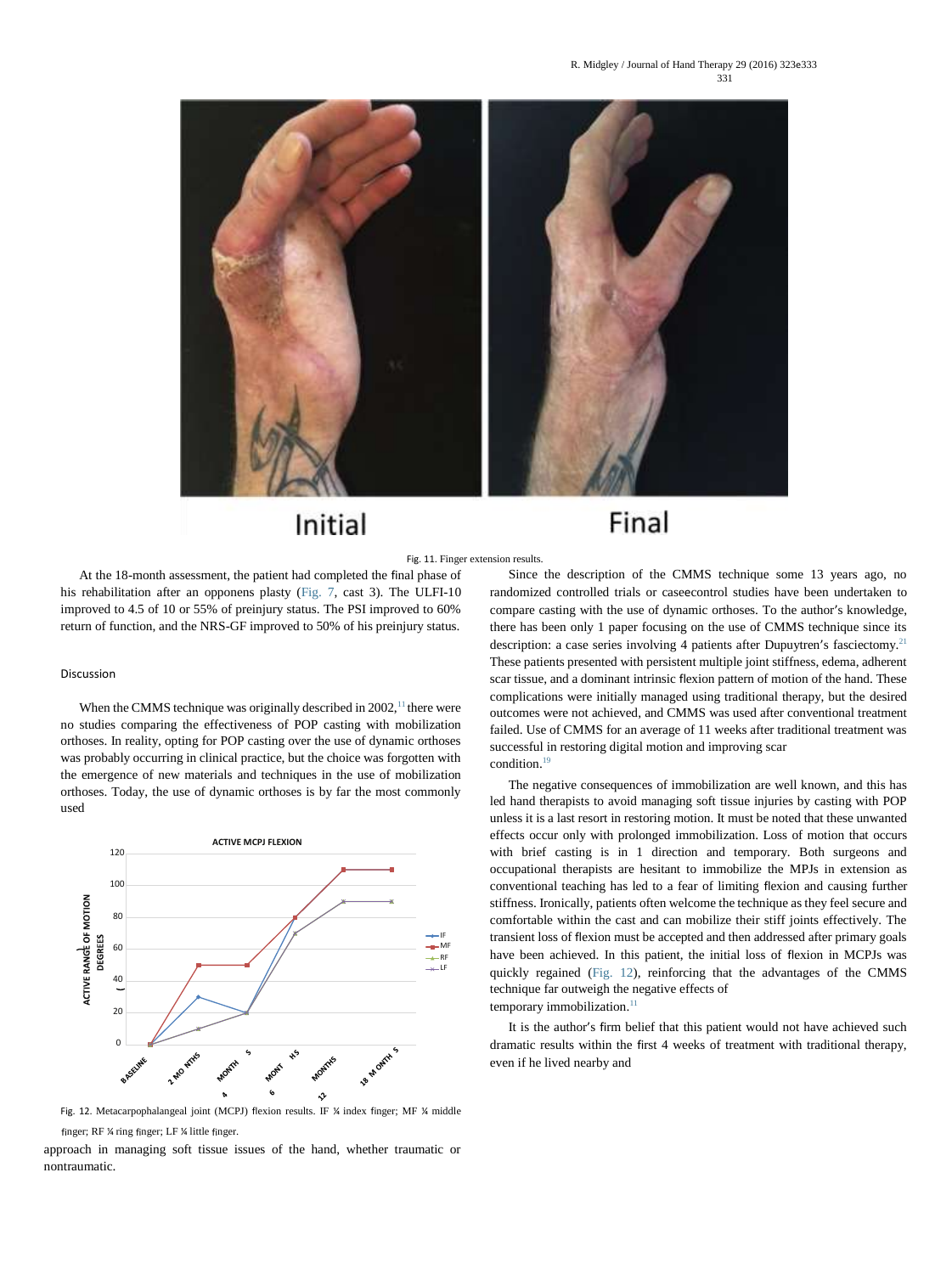

Fig. 13. Proximal interphalangeal joint (PIPJ) and distal interphalangeal joint (DIPJ) flexion results. IF ¼ index finger; MF ¼ middle finger; RF ¼ ring finger; LF ¼ little finger.

could attend weekly therapy sessions. This is because of the multitude of problems, which needed to be treated simultaneously. The CMMS technique provided the appropriate stress to the injured tissues and the sensoryemotor input to regain function at both a mechanical and a cerebral level. Unfortunately, nerve damage resulted in poor thumb opposition, which marginally improved after an opponens plasty and ultimately resulted in the patient only regaining 50% of the functional use of the hand. Had the digital stiffness not resolved through the use of the CMMS technique, the functional loss would have been more devastating for the patient.



Fig. 14. Functional ability results. ULFI-10 ¼ upper limb functional index short form10; PSI ¼ patient-specific index; NRS-GF ¼ numerical rating scale of global function. Conclusion

This case study documents the successful management of a degloving injury with multiple joint stiffness, edema, tissue adherence, and fibrosis through the application of the CMMS technique. It is the author's hope that this will encourage hand therapists to abandon previous assumptions about immobilization and use the POP casting and CMMS technique more readily in clinical practice. Further studies comparing traditional methods of treatment with the CMMS technique are needed to enhance evidence-based practice.

## Acknowledgments

The author thanks Dr Chetan Patel, Plastic & Reconstructive Surgeon, for the referral and support of the CMMS technique; Judy Colditz, OT/L, CHT, FAOTA, for the development of the CMMS technique; and Dr Philp Gabel, for his assistance with editing the article.

#### References

- 1. [Krishnamoorthy R, Karthikeyan G. Degloving injuries of the hand.](http://refhub.elsevier.com/S0894-1130(16)30037-0/sref1) [Indian J Plast Surg.](http://refhub.elsevier.com/S0894-1130(16)30037-0/sref1)  [2011;44\(2\):227](http://refhub.elsevier.com/S0894-1130(16)30037-0/sref1)[e](http://refhub.elsevier.com/S0894-1130(16)30037-0/sref1)[236.](http://refhub.elsevier.com/S0894-1130(16)30037-0/sref1)
- 2. [Alphonsus CK. Principles in the management of a mangled hand.](http://refhub.elsevier.com/S0894-1130(16)30037-0/sref2) [Indian J Plast Surg.](http://refhub.elsevier.com/S0894-1130(16)30037-0/sref2)  [2011;44\(2\):219](http://refhub.elsevier.com/S0894-1130(16)30037-0/sref2)[e](http://refhub.elsevier.com/S0894-1130(16)30037-0/sref2)[226.](http://refhub.elsevier.com/S0894-1130(16)30037-0/sref2)
- 3. [Lati](http://refhub.elsevier.com/S0894-1130(16)30037-0/sref3)[fi](http://refhub.elsevier.com/S0894-1130(16)30037-0/sref3) [R, El-Hennawy H, El-Menyar A, et al. The therapeutic challenges of degloving soft](http://refhub.elsevier.com/S0894-1130(16)30037-0/sref3)[tissue injuries.](http://refhub.elsevier.com/S0894-1130(16)30037-0/sref3) [J Emerg Trauma Shock. 2014;7\(3\):228](http://refhub.elsevier.com/S0894-1130(16)30037-0/sref3)[e](http://refhub.elsevier.com/S0894-1130(16)30037-0/sref3)[232.](http://refhub.elsevier.com/S0894-1130(16)30037-0/sref3)
- 4. [Boyd AS, Benjamin HJ, Asplund C. Splints and casts: indications and methods. Am Fam](http://refhub.elsevier.com/S0894-1130(16)30037-0/sref4)  [Physician. 2009;80\(5\):491](http://refhub.elsevier.com/S0894-1130(16)30037-0/sref4)[e](http://refhub.elsevier.com/S0894-1130(16)30037-0/sref4)[499.](http://refhub.elsevier.com/S0894-1130(16)30037-0/sref4)
- 5. [Duncan RM. Basic principles of splinting the hand.](http://refhub.elsevier.com/S0894-1130(16)30037-0/sref5) [Phys Ther. 1989;69\(12\): 1104](http://refhub.elsevier.com/S0894-1130(16)30037-0/sref5)[e](http://refhub.elsevier.com/S0894-1130(16)30037-0/sref5)[1116.](http://refhub.elsevier.com/S0894-1130(16)30037-0/sref5) 6. [Glasgow C, Tooth LR, Fleming J. Mobilizing the stiff hand: combining theory and](http://refhub.elsevier.com/S0894-1130(16)30037-0/sref6)
- [evidence to improve clinical outcomes.](http://refhub.elsevier.com/S0894-1130(16)30037-0/sref6) [J Hand Ther. 2010;23\(4\):392](http://refhub.elsevier.com/S0894-1130(16)30037-0/sref6)[e](http://refhub.elsevier.com/S0894-1130(16)30037-0/sref6)[400. quiz 401.](http://refhub.elsevier.com/S0894-1130(16)30037-0/sref6) 7. [Kaplan FT. The stiff](http://refhub.elsevier.com/S0894-1130(16)30037-0/sref7) [fi](http://refhub.elsevier.com/S0894-1130(16)30037-0/sref7)[nger.](http://refhub.elsevier.com/S0894-1130(16)30037-0/sref7) [Hand Clin. 2010;26\(2\):191](http://refhub.elsevier.com/S0894-1130(16)30037-0/sref7)[e](http://refhub.elsevier.com/S0894-1130(16)30037-0/sref7)[204.](http://refhub.elsevier.com/S0894-1130(16)30037-0/sref7)
- 8. [Wong JM. Management of stiff hand: an occupational therapy perspective. Hand Surg.](http://refhub.elsevier.com/S0894-1130(16)30037-0/sref8)  [2002;7\(2\):261](http://refhub.elsevier.com/S0894-1130(16)30037-0/sref8)[e](http://refhub.elsevier.com/S0894-1130(16)30037-0/sref8)[269.](http://refhub.elsevier.com/S0894-1130(16)30037-0/sref8)
- 9. Colditz JC. Therapi[st](http://refhub.elsevier.com/S0894-1130(16)30037-0/sref9)'[s](http://refhub.elsevier.com/S0894-1130(16)30037-0/sref9) management of the stiff hand. In: Skirven T[M, Osterman AL,](http://refhub.elsevier.com/S0894-1130(16)30037-0/sref9)  [Fedorczyk J, Amadio P, eds.](http://refhub.elsevier.com/S0894-1130(16)30037-0/sref9) [Rehabilitation of the Hand and Upper Extremity. 6th ed.](http://refhub.elsevier.com/S0894-1130(16)30037-0/sref9)  [Philadelphia, PA: Elsevier Mosby;](http://refhub.elsevier.com/S0894-1130(16)30037-0/sref9) [2011:894](http://refhub.elsevier.com/S0894-1130(16)30037-0/sref9)[e](http://refhub.elsevier.com/S0894-1130(16)30037-0/sref9)[921.](http://refhub.elsevier.com/S0894-1130(16)30037-0/sref9)
- 10. [Cyr LM, Ross RG. How controlled stress affects healing tissues.](http://refhub.elsevier.com/S0894-1130(16)30037-0/sref10) [J Hand Ther.](http://refhub.elsevier.com/S0894-1130(16)30037-0/sref10)  [1998;11:125](http://refhub.elsevier.com/S0894-1130(16)30037-0/sref10)[e](http://refhub.elsevier.com/S0894-1130(16)30037-0/sref10)[130.](http://refhub.elsevier.com/S0894-1130(16)30037-0/sref10)
- 11. [Colditz JC. Plaster of Paris: the forgotten hand splinting material.](http://refhub.elsevier.com/S0894-1130(16)30037-0/sref11) [J Hand Ther.](http://refhub.elsevier.com/S0894-1130(16)30037-0/sref11)  [2002;15\(2\):144](http://refhub.elsevier.com/S0894-1130(16)30037-0/sref11)[e](http://refhub.elsevier.com/S0894-1130(16)30037-0/sref11)[157.](http://refhub.elsevier.com/S0894-1130(16)30037-0/sref11)
- 12. [Bell-Krotoski JA, Figarola JH. Biomechanics of soft-tissue growth and remodeling with](http://refhub.elsevier.com/S0894-1130(16)30037-0/sref12)  [plaster casting.](http://refhub.elsevier.com/S0894-1130(16)30037-0/sref12) [J Hand Ther. 1995;8\(2\):131](http://refhub.elsevier.com/S0894-1130(16)30037-0/sref12)[e](http://refhub.elsevier.com/S0894-1130(16)30037-0/sref12)[137.](http://refhub.elsevier.com/S0894-1130(16)30037-0/sref12)
- 13. [Fess EE, McCollum M. The in](http://refhub.elsevier.com/S0894-1130(16)30037-0/sref13)[fl](http://refhub.elsevier.com/S0894-1130(16)30037-0/sref13)[uence of splinting on healing tissues.](http://refhub.elsevier.com/S0894-1130(16)30037-0/sref13) [J Hand Ther.](http://refhub.elsevier.com/S0894-1130(16)30037-0/sref13)  [1998;11:157](http://refhub.elsevier.com/S0894-1130(16)30037-0/sref13)[e](http://refhub.elsevier.com/S0894-1130(16)30037-0/sref13)[161.](http://refhub.elsevier.com/S0894-1130(16)30037-0/sref13)
- 14. [Rehim SA, Singhal M, Chung KC. Dermal skin substitutes for upper limb reconstruction:](http://refhub.elsevier.com/S0894-1130(16)30037-0/sref14)  [current status, indications, and contraindications.](http://refhub.elsevier.com/S0894-1130(16)30037-0/sref14) [Hand Clin. 2014;30\(2\):239](http://refhub.elsevier.com/S0894-1130(16)30037-0/sref14)[e](http://refhub.elsevier.com/S0894-1130(16)30037-0/sref14)[252. vii.](http://refhub.elsevier.com/S0894-1130(16)30037-0/sref14)
- 15. [Ohnhaus EE, Adler R. Methodological problems in the measurement of pain:](http://refhub.elsevier.com/S0894-1130(16)30037-0/sref15) [a comparison](http://refhub.elsevier.com/S0894-1130(16)30037-0/sref15)  [between the verbal rating scale and the visual analogue scale.](http://refhub.elsevier.com/S0894-1130(16)30037-0/sref15) [Pain. 1975;1\(4\):379](http://refhub.elsevier.com/S0894-1130(16)30037-0/sref15)[e](http://refhub.elsevier.com/S0894-1130(16)30037-0/sref15)[384.](http://refhub.elsevier.com/S0894-1130(16)30037-0/sref15)
- 16. [Gabel CP, Michener LA, Burkett B, Neller A. The Upper Limb Functional Index:](http://refhub.elsevier.com/S0894-1130(16)30037-0/sref16)  [development and determination of reliability, validity, and responsiveness. J Hand Ther.](http://refhub.elsevier.com/S0894-1130(16)30037-0/sref16)  [2006;19\(3\):328](http://refhub.elsevier.com/S0894-1130(16)30037-0/sref16)[e](http://refhub.elsevier.com/S0894-1130(16)30037-0/sref16)[348. quiz](http://refhub.elsevier.com/S0894-1130(16)30037-0/sref16) [349.](http://refhub.elsevier.com/S0894-1130(16)30037-0/sref16)
- 17. [Gabel CP, Michener LA, Melloh M, Burkett B. Modi](http://refhub.elsevier.com/S0894-1130(16)30037-0/sref17)[fi](http://refhub.elsevier.com/S0894-1130(16)30037-0/sref17)[cation of the upper limb functional](http://refhub.elsevier.com/S0894-1130(16)30037-0/sref17)  [index to a three-point response improves clinimetric properties. J Hand Ther.](http://refhub.elsevier.com/S0894-1130(16)30037-0/sref17)  [2010;23\(1\):41](http://refhub.elsevier.com/S0894-1130(16)30037-0/sref17)[e](http://refhub.elsevier.com/S0894-1130(16)30037-0/sref17)[52.](http://refhub.elsevier.com/S0894-1130(16)30037-0/sref17)
- 18. Gabel CP. Patient report outcome measures: balancing the dilemma of professional requirements and clinical practicality. In: Australian Physiotherapy Association Biannual Conference. Cairns: Australian Physiotherapy Association; 2007:S14. Available at: [http://ajp.physiotherapy.asn.au/ajp/vol\\_54/11/2007\\_](http://ajp.physiotherapy.asn.au/ajp/vol_54/11/2007_APA_Conference_Week_Abstracts.pdf) 
	- [APA\\_Conference\\_Week\\_Abstracts.pdf.](http://ajp.physiotherapy.asn.au/ajp/vol_54/11/2007_APA_Conference_Week_Abstracts.pdf) Accessed April 20, 2016.
- 19. [Hart D, Port-Armstrong AP. Managing the stiff hand: dual orthosis innovation. J Hand](http://refhub.elsevier.com/S0894-1130(16)30037-0/sref19)  [Ther. 2012;25\(3\):342](http://refhub.elsevier.com/S0894-1130(16)30037-0/sref19)[e](http://refhub.elsevier.com/S0894-1130(16)30037-0/sref19)[345.](http://refhub.elsevier.com/S0894-1130(16)30037-0/sref19)
- 20. [Barr AE, Bear-Lehman J. Biomechanics of the wrist and hand. In: Nordin M, Frankel VH,](http://refhub.elsevier.com/S0894-1130(16)30037-0/sref20)  [eds.](http://refhub.elsevier.com/S0894-1130(16)30037-0/sref20) [Basic Biomechanics of the Musculoskeletal System. 3rd ed. Philadelphia, PA:](http://refhub.elsevier.com/S0894-1130(16)30037-0/sref20)  [Lippincott Williams & Wilkins; 2001:381](http://refhub.elsevier.com/S0894-1130(16)30037-0/sref20)[e](http://refhub.elsevier.com/S0894-1130(16)30037-0/sref20)[384.](http://refhub.elsevier.com/S0894-1130(16)30037-0/sref20)
- 21. [Midgley R. The use of CMMS \(Casting Motion to Mobilise Stiffness\) to re](http://refhub.elsevier.com/S0894-1130(16)30037-0/sref21)gain digit[al](http://refhub.elsevier.com/S0894-1130(16)30037-0/sref21) [fl](http://refhub.elsevier.com/S0894-1130(16)30037-0/sref21)exion following Dupuytr[en](http://refhub.elsevier.com/S0894-1130(16)30037-0/sref21)'[s](http://refhub.elsevier.com/S0894-1130(16)30037-0/sref21) fasciectom[y.](http://refhub.elsevier.com/S0894-1130(16)30037-0/sref21) Hand Th[er.](http://refhub.elsevier.com/S0894-1130(16)30037-0/sref21) [2010;15:45](http://refhub.elsevier.com/S0894-1130(16)30037-0/sref21)[e](http://refhub.elsevier.com/S0894-1130(16)30037-0/sref21)[51.](http://refhub.elsevier.com/S0894-1130(16)30037-0/sref21)